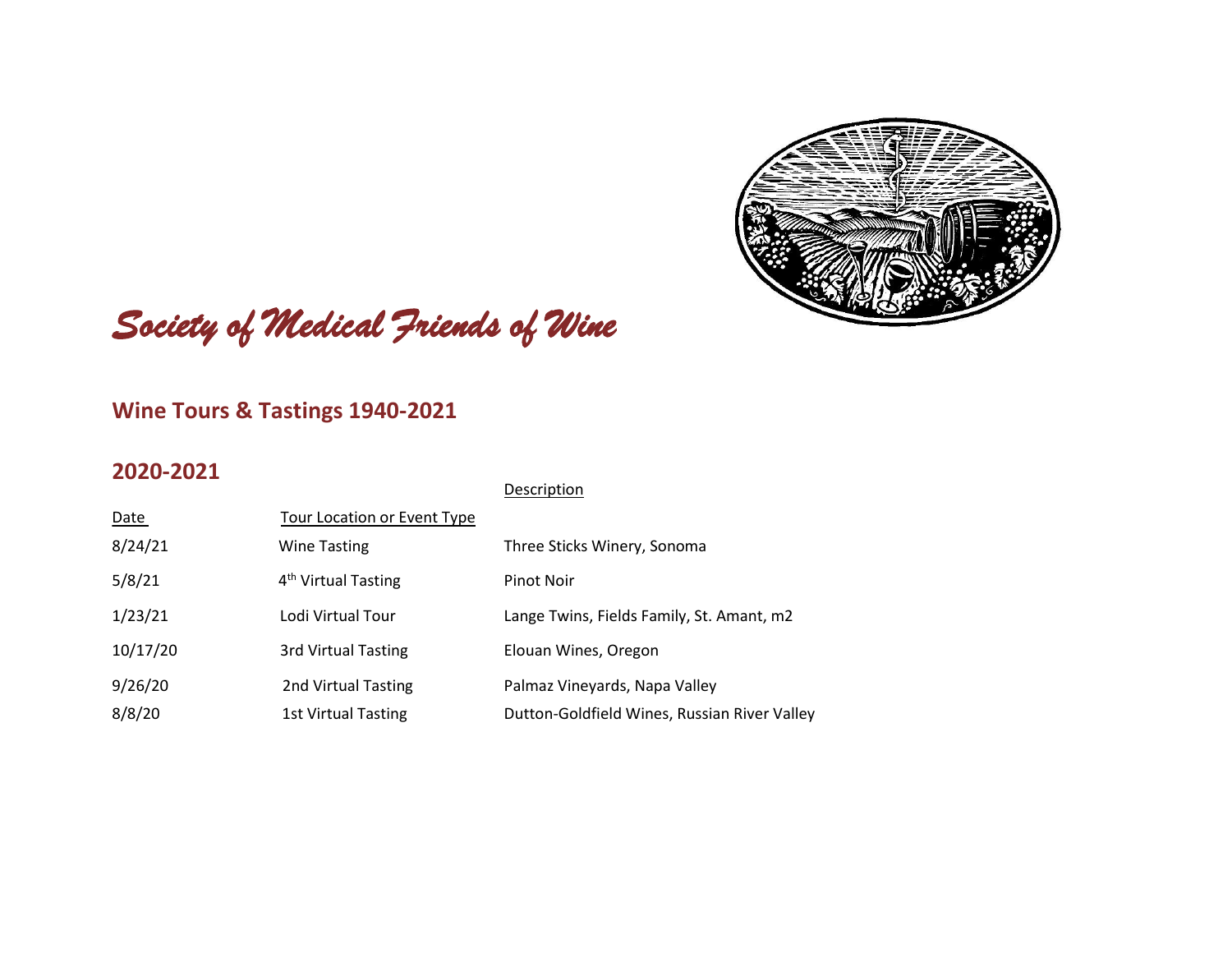| Date           | Location              | <b>Description</b>                                                                        |
|----------------|-----------------------|-------------------------------------------------------------------------------------------|
| 6/22/19        | <b>Russian River</b>  | Gary Farrell, Emeritus, Benovia, John Ash                                                 |
| 7/21/18        | Sonoma Carneros, Napa | Las Brisas Ranch/Mahoney Wines, Beaulieu Vineyard, Amuse Bouche Gallery, Allegria         |
| 7/15/17        | Anderson Valley       | PennyRoyal Goat Farm/Winery, Navarro, Dinner in Geyserville                               |
| 5/22/16        | Cellar                | 1974 Cabernet Sauvignons                                                                  |
| 9/20/15        | Napa Valley           | Hess, Mumm, Whitehall Lane with Lobster Dinner                                            |
| 10/5/14        | Anderson Valley       | Yorkville Cellars, Yorkville Olive Ranch, Goldeneye, Meyer Family Cellars (Paella Dinner) |
| $9/21 - 22/13$ | <b>Central Coast</b>  | Claiborne & Churchill, Talley, Tangent, Saucelito Cny. Edna Valley, Turley, Adelaida      |
| 10/1/11        | <b>Russian River</b>  | Gallo invitation to Frei-MacMurray Ranches, Korbel, Bacigalupi/John Tyler                 |
| 11/7/10        | <b>Tasting</b>        | <b>Red Burgundies</b>                                                                     |
| 10/23/10       | Dry Creek             | Michel-Schlumberger, Sbragia, Quivara, Lambert Bridge, John Ash Dinner                    |
| $6/12 - 23/10$ | France                | Alsace-Burgundy- N. RhôneHugel, Trimbach, Condrieu, Guigal, Chapoutier, Delas Frs.        |
| 5/15/10        | <b>Tasting</b>        | White Burgundies                                                                          |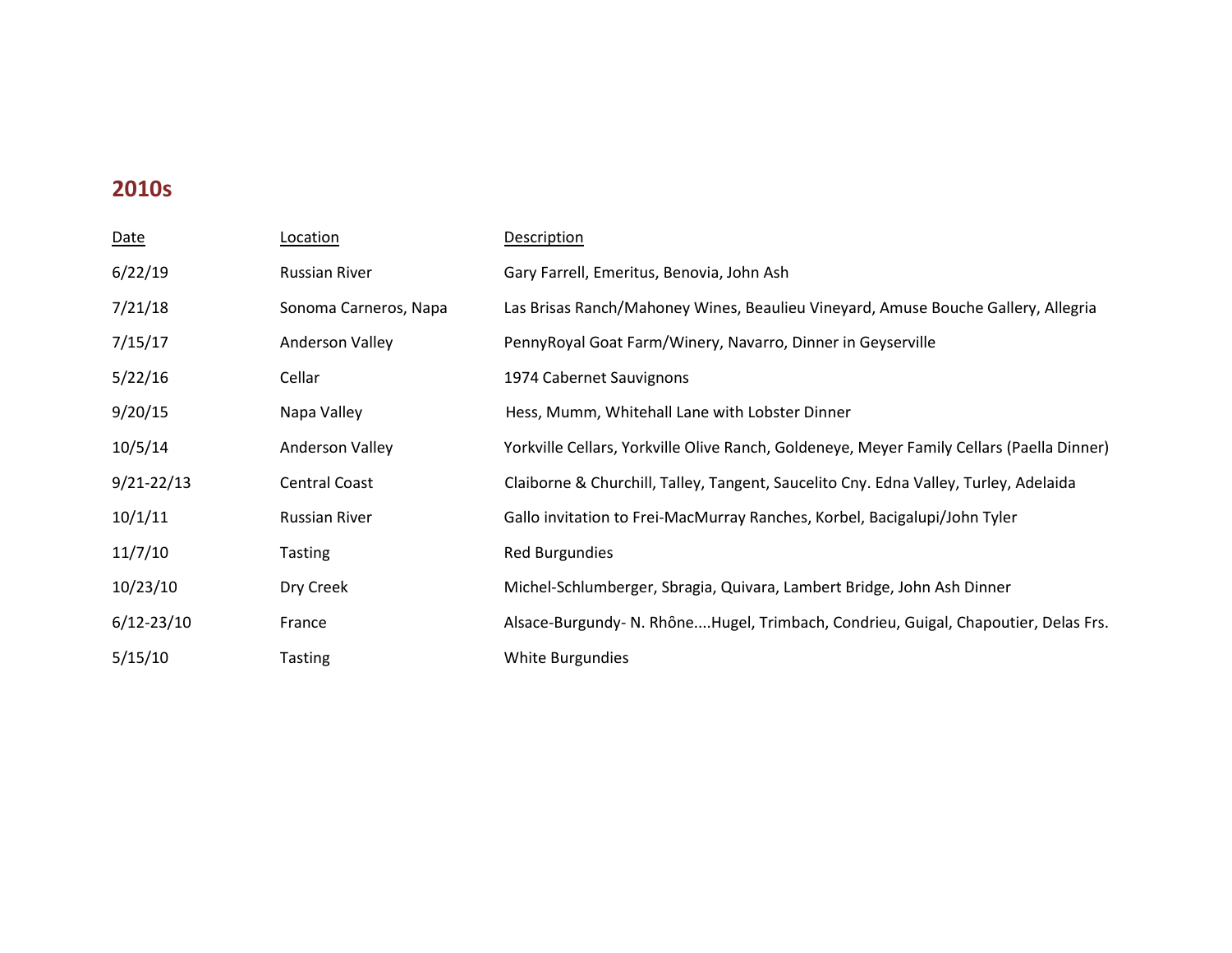| 10/10/09  | Lodi                    | Lucas, Lodi Visitor Center Tasting, Berghold, Macchia, St.Jorge |
|-----------|-------------------------|-----------------------------------------------------------------|
| 8/23/08   | <b>Russian River</b>    | Merry Edwards, Arista, Russian Hill Estate                      |
| 8/22/08   | <b>Tasting</b>          | Alsatian, German Tasting prior to 243rd. Olympic Club Dinner    |
| 9/15/07   | Shenandoah Valley       | Montevina, Noceto, Terre Rouge, Stonehouse                      |
| 9/15/06   | Ashland                 | with Portland Society                                           |
| 3/15/06   | South Africa            | <b>TOUR</b>                                                     |
| 7/31/05   | <b>Tasting</b>          | German Rieslings and Ca. Cabernets, chez H. Maccabee            |
| 9/24/05   | Napa                    | Etude, Kathryn Hall, Rutherford Hill                            |
| 9/2004    | Cellar                  | Cabernets                                                       |
| 9/11/04   | Napa                    | Kuleto Estate, Nichelini, Spring Mountain                       |
| 3/2004    | Chile-Argentina         | <b>TOUR</b>                                                     |
| 10/11/03  | <b>Monterey County</b>  | Hahn, Paraiso Springs, Jekel, Chalone                           |
| 9/2003    | Cellar                  | <b>Bordeaux</b>                                                 |
| 9/21/02   | Alexander Valley        | Geyser Peak, Jordan, Hafner, deLorimier                         |
| 5/2002    | Italy                   | TOUR Piedmont-Friuli-Veneto-Trentino                            |
| 9/15/2001 | <b>Portland Society</b> | Other than Pinot Oregon wines                                   |
| 9/23/2000 | <b>Russian River</b>    | Sonoma Cutrer, Russian Hill, Dutton Ranch, Hartford             |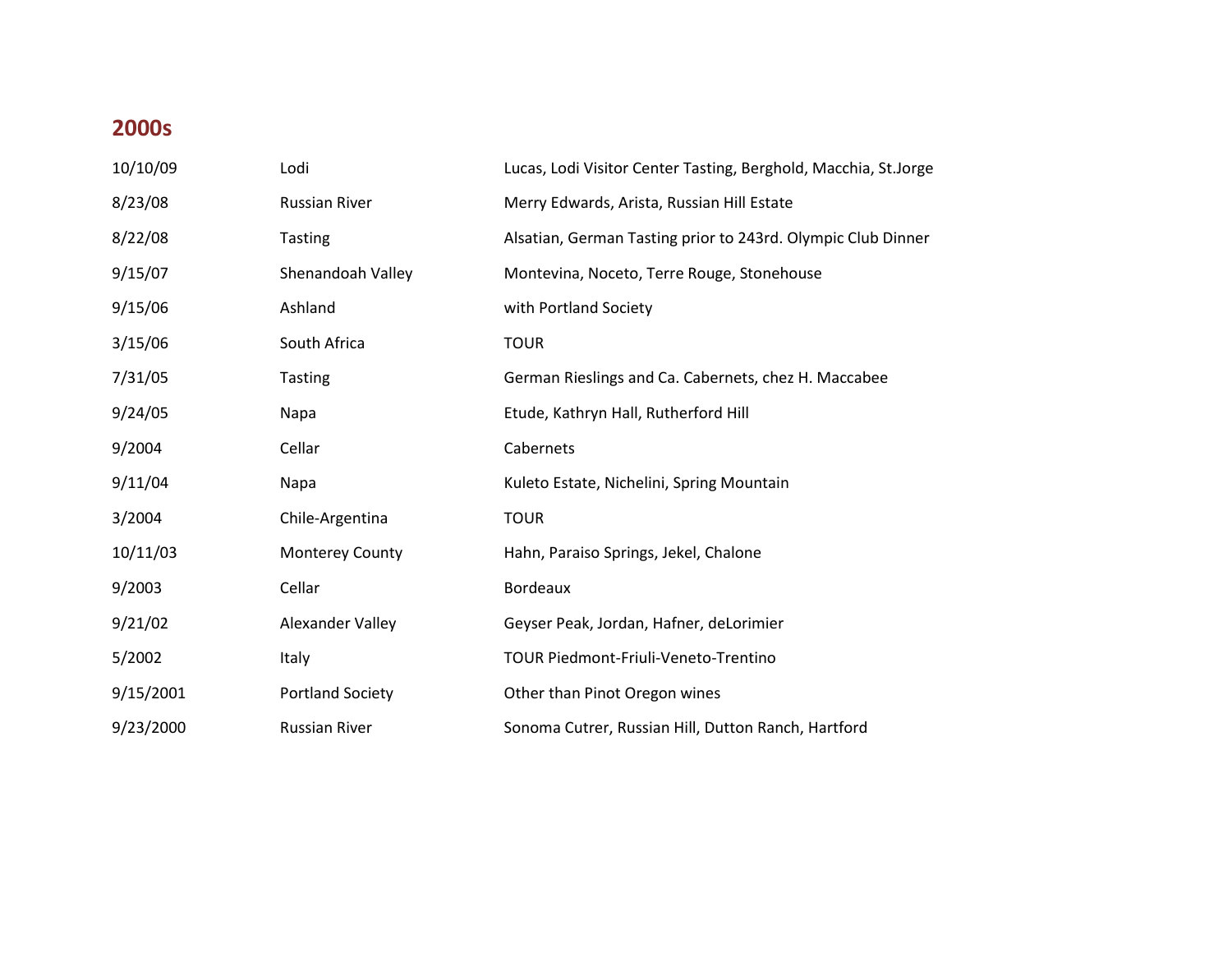| 10/2/1999  | Anderson Valley         | Roederer, Scharffenberger, Greenwood R. Navarro, Husch, Goldeney |
|------------|-------------------------|------------------------------------------------------------------|
| 11/18/98   | <b>Biennial Tasting</b> | California Rhone Varietals                                       |
| 9/19/1998  | <b>Amador County</b>    |                                                                  |
| 9/20/1997  | Anderson Valley         | Folie a Deux, Markham, Conn Valley Vineyards                     |
| 11/6/1996  | <b>Tasting</b>          | 35 California Wineries                                           |
| 9/28/96    | St. Barbara County      | Sanford, Byron, Foxen, Fess Parker                               |
| 10/1/1995  | Napa                    | Dickerson, Truchard, Frog's Leap, Markham                        |
| 11/2/1994  | <b>Tasting</b>          | 41 California Wines                                              |
| 9/25/1994  | Sonoma                  | Benzinger, Kunde, Paradise Ridge                                 |
| 9/26/1993  | Sonoma                  | Alexander Valley Vineyard DeLorimier, Gallo Sonoma               |
| 11/4/1992  | <b>Tasting</b>          | Anything but Cabernet and Chardonnay                             |
| 9/27/1992  | Napa                    | Cuvaison, Diamond Creek, Beringer                                |
| 9/29/1991  | Carneros                | Carneros Creek, Cordoniu, Ravenswood, Domaine C. BuenaV          |
| 11/14/1990 | <b>Tasting</b>          | Recently released California Wines                               |
| 9/23/1990  | Napa                    | Chimney Rock, Pine Ridge, Robert Sinskey                         |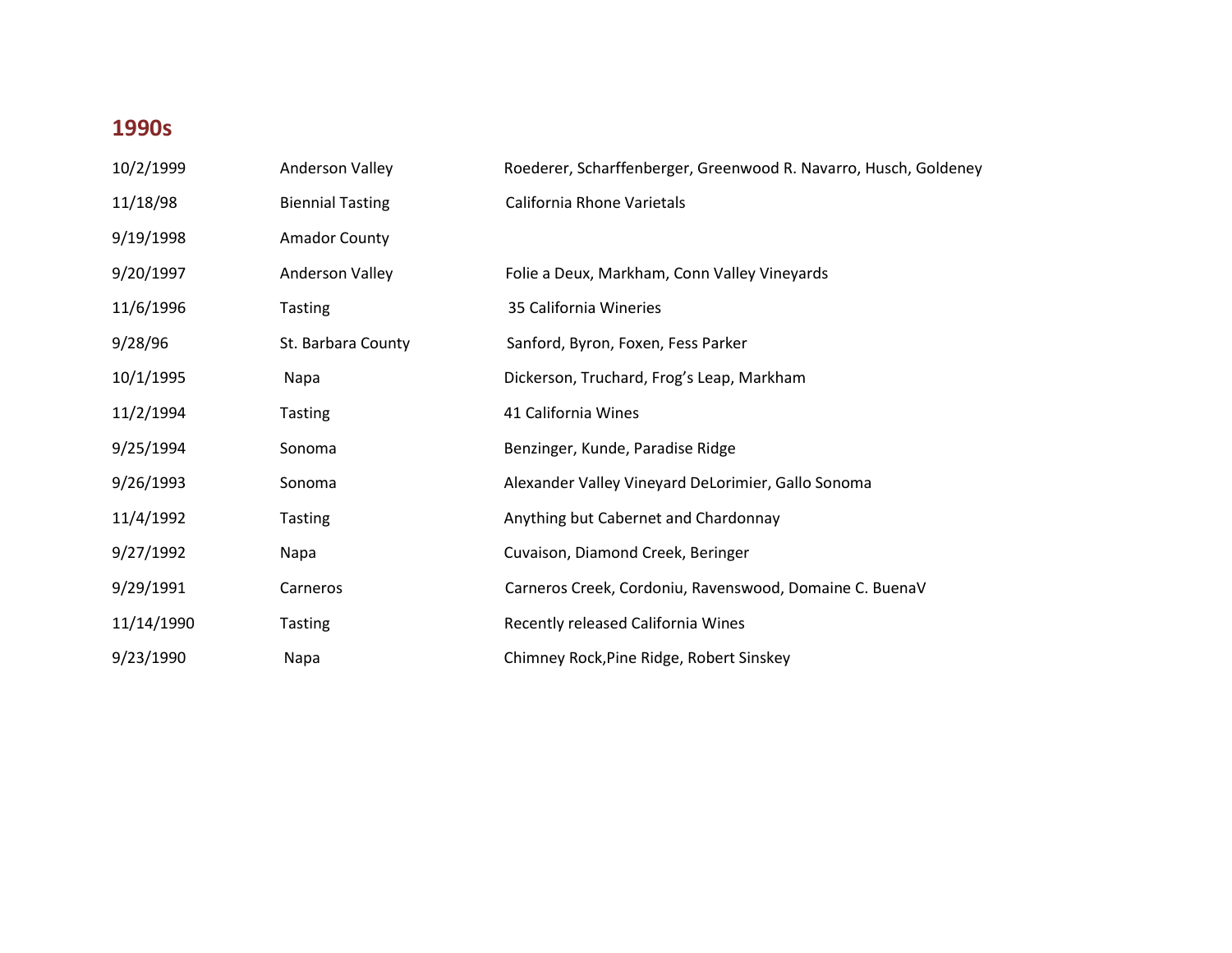| 9/24/1989  | Sonoma         | Quivara, Domain Michel, Ferrari-Carano               |
|------------|----------------|------------------------------------------------------|
| 9/25/1988  | Napa           | S. Anderson, Heitz, Duckhorn, Saintsbury             |
| 9/27/1987  | Santa Cruz     | David Bruce, Congress springs, Thomas Fogarty        |
| 9/28/1986  | Sonoma         | Iron Horse, Korbel, Mark West                        |
| 9/29/1985  | Alameda        | Weibel, Wente, Concannon                             |
| 9/9/1984   | Napa           | Far Niente, charles Krug, Rutherford Hill, Inglenook |
| 10/2/1983  | Sonoma         | Zellerbach, Donna Maria, Balverne, Piper Sonoma      |
| 11/8/1982  | <b>Tasting</b> | California Champagnes and Light or Soft Wines        |
| 10/3/1982  | Napa           | Acacia, Silverado, Conn Creek                        |
| 10/4/1981  | Modesto        | Gallo                                                |
| 11/12/1980 | <b>Tasting</b> | Recently released California Wines                   |
| 10/5/1980  | Napa           | Trefethen, Sterling, Spring Mountain                 |

| 10/7/1979  | Sonoma                 | Field Stone, Jordan, Souverain              |
|------------|------------------------|---------------------------------------------|
| 11/15/1978 | Tasting                | Recently released California Wines          |
| 10/1/1978  | <b>Monterey County</b> | San Martin, Monterey Vineyard               |
| 10/2/1977  | Napa                   | Domaine Chandon, Chat. Montelena, J. Phelps |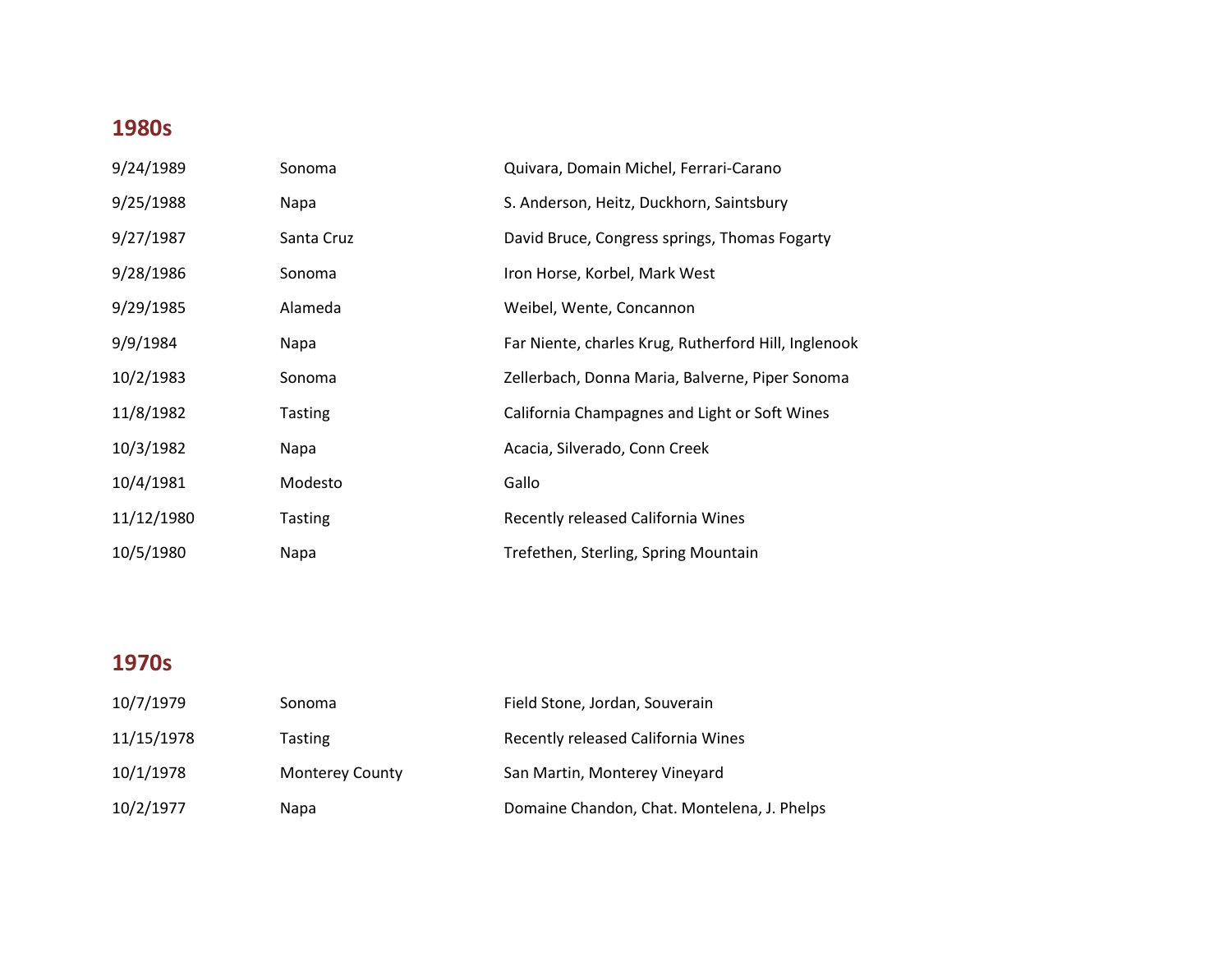| 10/3/1976  | Sonoma             | Chateau-St. Jean, Dry Creek Vnyd, Geyser Peak     |
|------------|--------------------|---------------------------------------------------|
| 9/28/1975  | Santa Clara Valley | Mirassou, Almaden                                 |
| 11/20/1974 | <b>Tasting</b>     | California Varietal White Table Wines             |
| 1974       | France-Spain       | 2nd European Vintage Tour                         |
| 9/8/1974   | Davis              | Tour and Tasting at Davis Campus                  |
| 6/6/1974   | <b>Tasting</b>     | Italian Wines Italian Ministry of Foreign Trade   |
| 9/23/1973  | N. Sonoma          | Pedroncelli, Simi, Windsor Vineyard               |
| 10/1/1972  | Napa               | Beringer, Sterling, Mondavi                       |
| 11/16/1971 | Tasting            | Large container California Wines and Dry Sherries |
| 10/2/1971  | Gallo              | Modesto, Livingston                               |
| 10/27/1970 | <b>Tasting</b>     | California Whites                                 |
| 10/4/1970  | Sonoma             | Buena Vista, Sebastiani                           |

| 9/28/1969 | Alameda County     | Weibel, Concannon, Wente |
|-----------|--------------------|--------------------------|
| 5/6/1069  | <b>Tasting</b>     | California Whites        |
| 10/6/1968 | Santa Clara Valley | Paul Masson              |
| 2/6/1968  | Tasting            | California Reds          |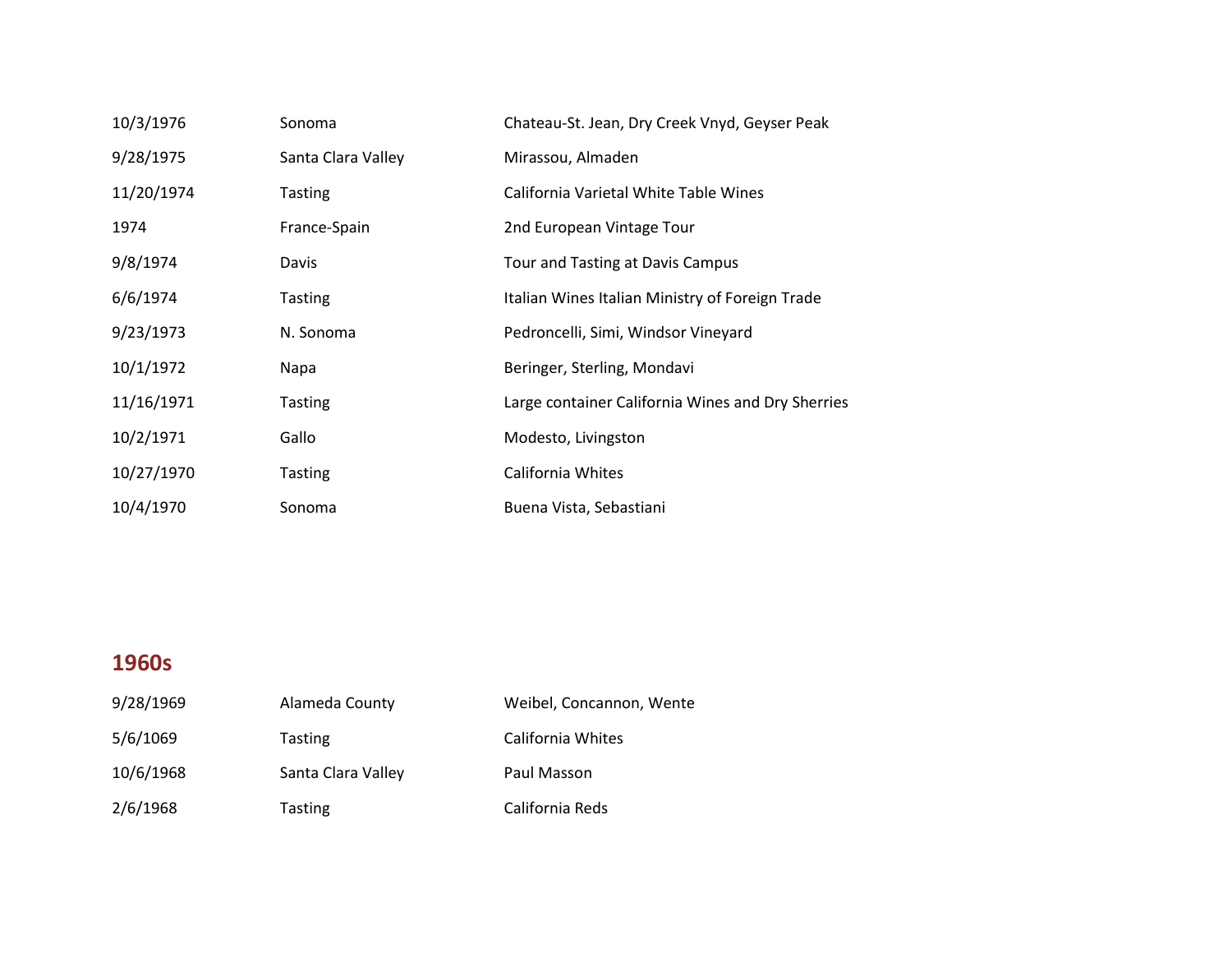| 10/1/1967 | Davis Campus       | Martini, Christian Brothers, Kornell, BV                                      |
|-----------|--------------------|-------------------------------------------------------------------------------|
| 3/7/1967  | <b>Tasting</b>     | US Sparkling Wine - Weibel, Almaden, Eden Roc, Mirassou, Kornell, Masson etc. |
| 10/2/1966 | Napa               | L. Martini, Ingelnook, BV                                                     |
| 9/12/1965 | Sonoma             | Korbel, Italian Swiss Colony                                                  |
| 5/4/1965  | <b>Tasting</b>     | <b>California Dessert and Aperitif Wines</b>                                  |
| 11/8/1964 | Tasting            | <b>Cognacs and Brandies</b>                                                   |
| 9/6/1964  | Santa Clara Valley | Almaden Wines                                                                 |
| 2/26/1964 | <b>Tasting</b>     | <b>California Sparkling Wines</b>                                             |
| 10/6/1963 | Lodi               | Acampo Guild Cellars, East-Side Winery                                        |
| 2/27/1963 | <b>Tasting</b>     | Wine and Food of San Francisco - California Whites                            |
| 9/30/1961 | Livermore          | Ruby Hill, Concannon, Cresta Blanca                                           |
| 10/1/1960 | Napa               | Kornell, Christian Brothers                                                   |
| 4/5/1960  | <b>Tasting</b>     | California Wine                                                               |

| 10/4/1959 | Santa Clara    | Almaden, Paul Masson                                        |
|-----------|----------------|-------------------------------------------------------------|
| 6/26/1958 | <b>Tasting</b> | Wine and Food of San Francisco – California Whites and Rosè |
| 10/4/1958 | Davis Campus   | Krug, BV                                                    |
| 9/21/1957 | Sonoma         | Buena Vista, Sebastiani                                     |